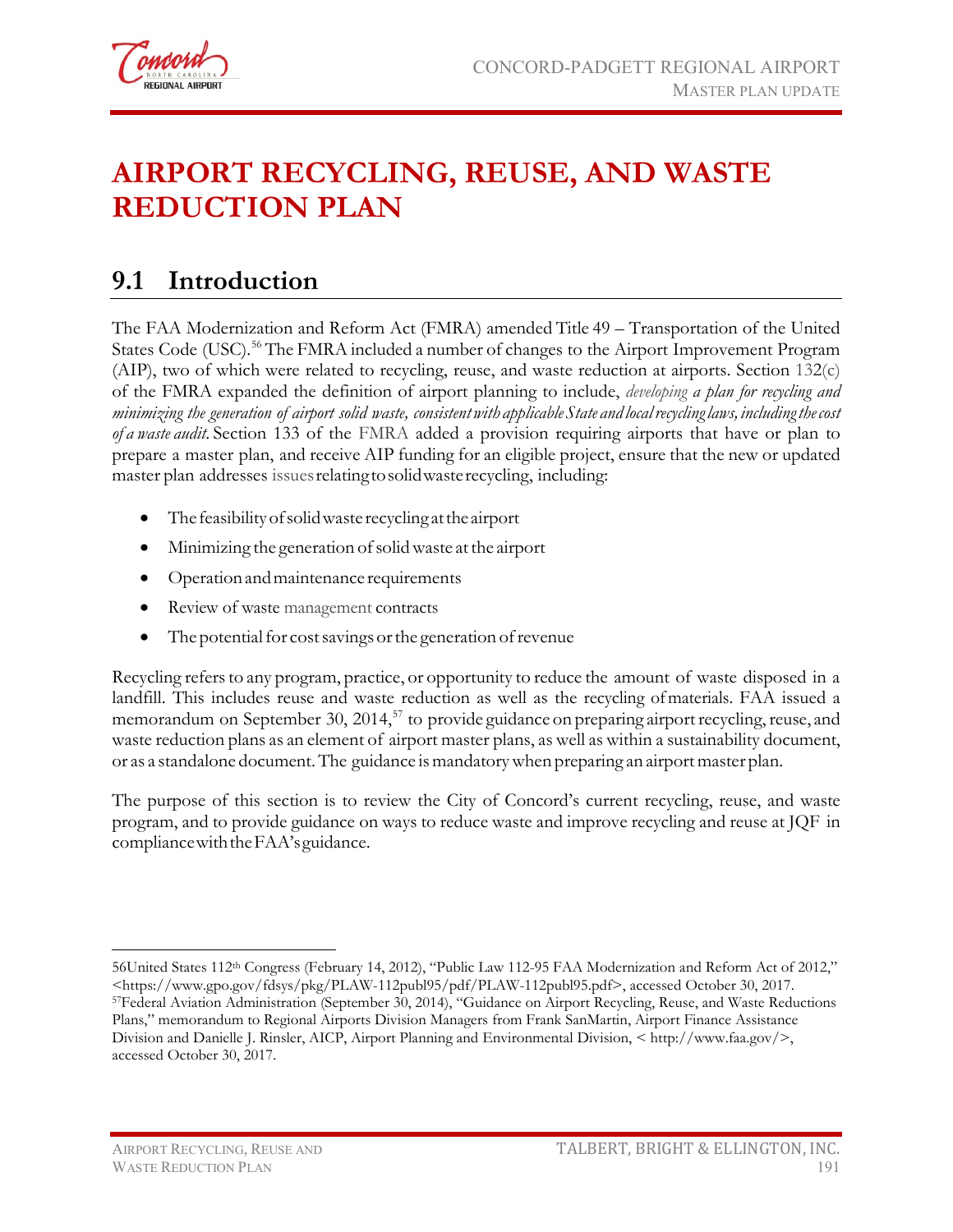

## **9.2 Facility Description and Background**

Concord-Padgett Regional Airport is located in Cabarrus County, North Carolina, approximately seven miles west of the City of Concord (downtown central business district). In addition, the Airport is located approximately 15 minutes northeast of the City of Charlotte's central business district. JQF encompasses approximately 657.83 acres and is generally bounded by I-85 to the east, the Rocky River and Concord Mills Boulevard to the south, Derita Road to the west, and Poplar Tent Road to the north. Cabarrus County is linked to the Charlotte region by three interstates (I-85, I-77, and I-485) and three major highways (US 29, US 601, and NC 49).

Construction of Concord-Padgett Regional Airport was completed in September 1994 and officially opened November 11, 1994. Since the opening of the Airport, aviation operational activity has fluctuated between 55,082 operations (2015) and 67,874 operations (2008).<sup>[58](#page-1-0)</sup> Up until December 20, 2013, Concord-Padgett Regional Airport was the busiest general aviation airport in the North Carolina airport system. The Airport was a designated reliever airport for Charlotte-Douglas International Airport. The Airport also serves as the aviation and corporate base for NASCAR and several NASCAR racing teams including, but not limited to, Joe Gibbs Racing, Hendrick Motorsports, Stewart-Haas Racing, Roush Fenway Racing, Chip Ganassi Racing, and DH Motorsports.

On December 20, 2013, Allegiant Air (an American [low-cost](http://en.wikipedia.org/wiki/Low-cost_carrier) [airline](http://en.wikipedia.org/wiki/Airline) owned by Allegiant Travel Company (AAY), which operates scheduled and charter flights) initiated service between JQF and SFB) using either a 166-passenger McDonnell Douglas [MD-80 or a 177-passenger Airbus A-320](http://www.allegiantair.com/airline-aircraft-airports)  [aircraft.](http://www.allegiantair.com/airline-aircraft-airports) Since that initial launch date, Allegiant Air has added additional routes and provides service to and from JQF to:

- SFB (four days a week) started December 20, 2013
- PIE (three days a week) started November 14, 2014
- FLL (four days a week) started May 8, 2015
- PDG (two days a week) started October 5, 2016
- MSY (two days a week) started November 18, 2016

<span id="page-1-0"></span> $\overline{a}$ 58Federal Aviation Administration, "APO Terminal Area Forecast Detail Report," December 2008, <http://aspm.faa.gov/wtaf/>, accessed October 24, 2017.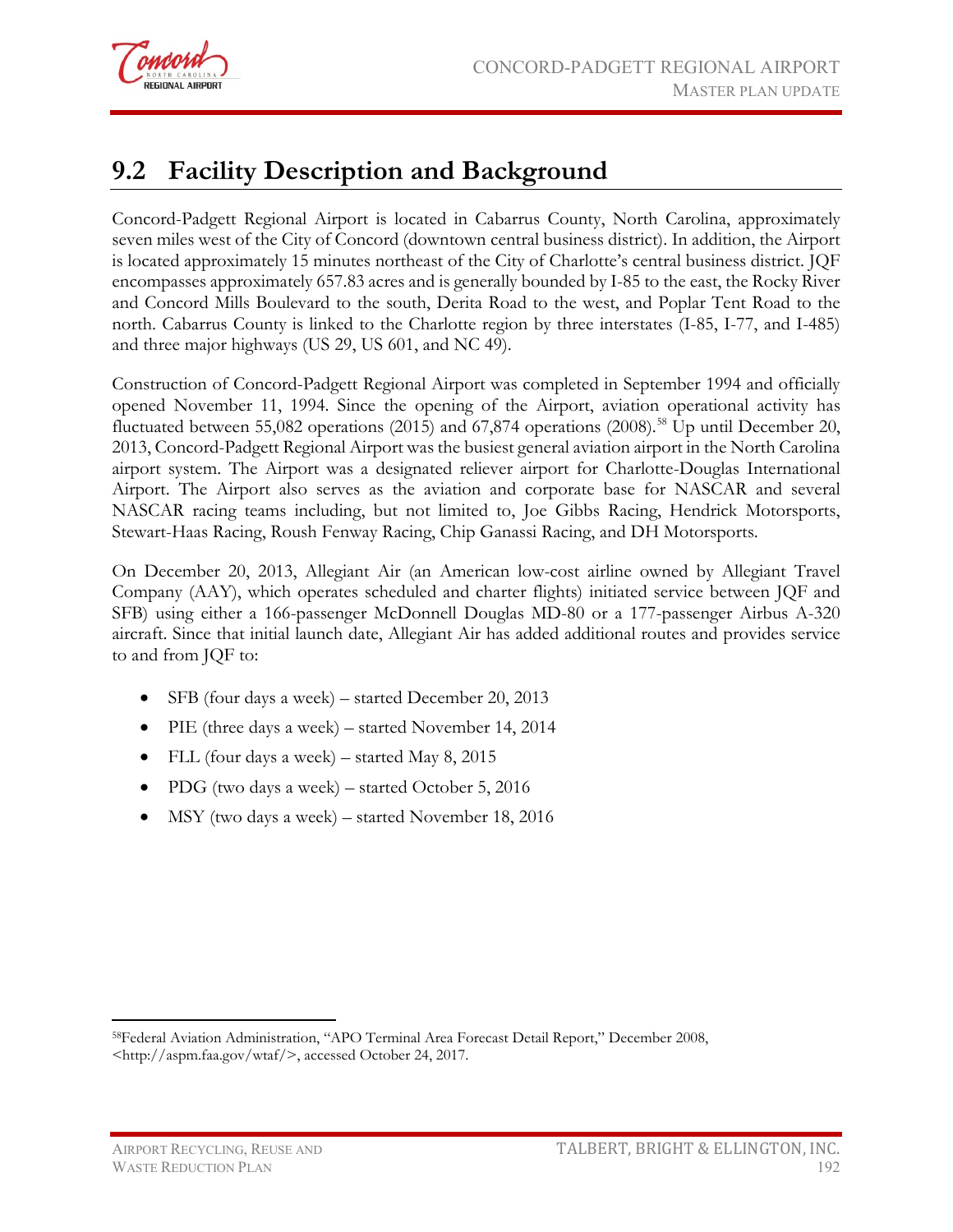

## **9.3 Existing Waste Sources**

The identification and evaluation of sources of waste at an airport can be difficult. There are numerous groups, agreements, operational styles, and collection/disposal processes that play into the overall generation of waste at a given airport. The three primary sources of waste at JQF are the

- airfield
- terminal building
- hangars/tenants

The sources of waste, perthe FAA's September 30, 2014 memorandum, can be further broken down by how much control JQF has on the generation and disposal of waste. The three levels of control are areas where:

- 1. JQF has direct control of waste management (public space, office space, terminal buildings, airfield). These areas are controlled by JQF and they are able to introduce recycling, reuse, and waste reduction programs directly.
- 2. JQFhas no direct control but can influencewastemanagement(tenants). These are areas owned by the airport; however, they are leased out to tenants. JQF can recommend that recycling, reuse, and waste reduction programs be used and can include language in the tenant contracts, but realistically cannot controlwhatis done.
- 3. JQF has no control or influence over waste management. These are areas JQF neither owns or leases (none of which are considered in this section of the Master Plan Update).

[Table](#page-3-0) 9.3-1 (page 193) illustrates the identified areas of waste generation,what waste is generated, how thewaste is collected, if any reduction and/orrecycling programs are in place, and JQF'slevel of control.

Republic Services provides non-hazardous solid waste services at the commercial service terminal at JQF. BFI Services provides solid waste services for the rest of the airport. Several disposal containers are located through the airport property (Figure 9.3-1, page 195).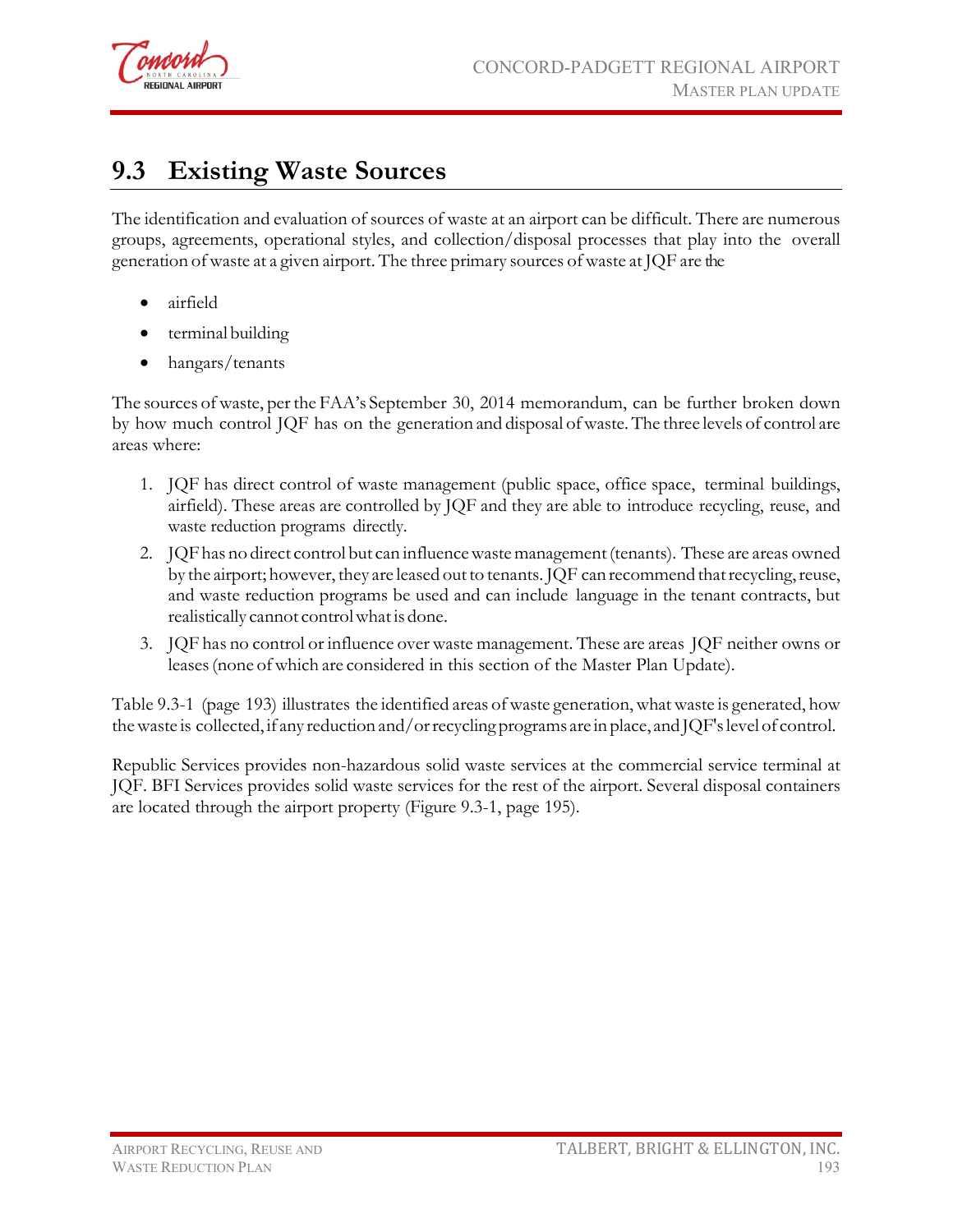

<span id="page-3-0"></span>

| <b>Table 9.3-1</b>                          |                                                                                                                                                                                                                     |                       |                                                                                                                                                                                            |  |  |  |  |  |  |
|---------------------------------------------|---------------------------------------------------------------------------------------------------------------------------------------------------------------------------------------------------------------------|-----------------------|--------------------------------------------------------------------------------------------------------------------------------------------------------------------------------------------|--|--|--|--|--|--|
| <b>Waste Generation</b>                     |                                                                                                                                                                                                                     |                       |                                                                                                                                                                                            |  |  |  |  |  |  |
| <b>Concord-Padgett Regional Airport</b>     |                                                                                                                                                                                                                     |                       |                                                                                                                                                                                            |  |  |  |  |  |  |
| <b>Current Solid Waste</b>                  |                                                                                                                                                                                                                     |                       |                                                                                                                                                                                            |  |  |  |  |  |  |
| Area                                        | <b>Waste Generated</b>                                                                                                                                                                                              | Control               | Collection                                                                                                                                                                                 |  |  |  |  |  |  |
| Area 1: Airfield                            |                                                                                                                                                                                                                     |                       |                                                                                                                                                                                            |  |  |  |  |  |  |
| Foreign object<br>debris/damage (FOD)       | Debris found on airfield, including loose<br>hardware, building materials, plant<br>debris, etc.                                                                                                                    |                       | Solid waste collected by airport<br>maintenance staff with carts.<br>compacted and deposited in one<br>open top roll-off container; emptied<br>weekly by Republic Waste<br><b>Services</b> |  |  |  |  |  |  |
| Allegiant Air                               | Mixed paper, misc. plastics, catering<br>waste (food waste, soiled paper), glass,<br>deplaned waste, cardboard                                                                                                      |                       |                                                                                                                                                                                            |  |  |  |  |  |  |
| Other airfield tenants                      | Mixed paper, misc. plastics, catering<br>waste (food waste, soiled paper), glass,<br>deplaned waste, cardboard                                                                                                      | <b>Direct Control</b> |                                                                                                                                                                                            |  |  |  |  |  |  |
| Municipal solid waste<br>collection areas   | General debris found on airfield.<br>Construction material (asphalt, concrete,<br>wood, metal)                                                                                                                      |                       |                                                                                                                                                                                            |  |  |  |  |  |  |
| <b>Area 2: Terminal Buildings</b>           |                                                                                                                                                                                                                     |                       |                                                                                                                                                                                            |  |  |  |  |  |  |
| <b>General Aviation Terminal</b>            |                                                                                                                                                                                                                     |                       |                                                                                                                                                                                            |  |  |  |  |  |  |
| Administrative offices                      | Mixed paper, plastic and paper food<br>containers, cardboard, glass containers,<br>electronic waste                                                                                                                 |                       |                                                                                                                                                                                            |  |  |  |  |  |  |
| Restrooms                                   | Paper towels, misc. waste (soiled<br>diapers, feminine hygiene products)                                                                                                                                            |                       |                                                                                                                                                                                            |  |  |  |  |  |  |
| Electric room                               | Filters                                                                                                                                                                                                             |                       |                                                                                                                                                                                            |  |  |  |  |  |  |
| Breakroom                                   | Mixed paper, misc. plastics, glass, paper<br>cups, food waste                                                                                                                                                       |                       | Solid waste collected by airport                                                                                                                                                           |  |  |  |  |  |  |
| Welcome counter                             | Mixed paper, misc. plastics                                                                                                                                                                                         |                       | maintenance staff with carts,                                                                                                                                                              |  |  |  |  |  |  |
| Waiting areas                               | Mixed paper, misc. plastics, glass, paper<br>cups                                                                                                                                                                   | <b>Direct Control</b> | compacted and deposited in one                                                                                                                                                             |  |  |  |  |  |  |
| Exterior pubic walkways                     |                                                                                                                                                                                                                     |                       | open top roll-off container; emptied<br>weekly by Republic Waste                                                                                                                           |  |  |  |  |  |  |
| Food concession                             | Corrugated cardboard, glass, paper and<br>plastic food and beverage containers,<br>paper napkins, plastic utensils, expired<br>food                                                                                 |                       | Services                                                                                                                                                                                   |  |  |  |  |  |  |
| Car rental counters                         | Mixed paper, misc. plastics, glass, paper<br>cups                                                                                                                                                                   |                       |                                                                                                                                                                                            |  |  |  |  |  |  |
| <b>ATCT</b>                                 | Mixed paper, plastic and paper food<br>containers, cardboard, glass containers,<br>electronic waste                                                                                                                 |                       |                                                                                                                                                                                            |  |  |  |  |  |  |
| <b>Commercial Service Terminal</b>          |                                                                                                                                                                                                                     |                       |                                                                                                                                                                                            |  |  |  |  |  |  |
| AAY offices, breakroom,<br>baggage handling | Mixed paper, misc. plastics, glass, paper<br>and plastic food and beverage<br>containers, foreign debris from airfield<br>(includes loose hardware, building<br>materials, plant debris, etc.), electronic<br>waste |                       | Solid waste collected by airport<br>maintenance staff with carts,<br>compacted and deposited in one<br>open top roll-off container; emptied<br>weekly by Republic Waste<br>Services        |  |  |  |  |  |  |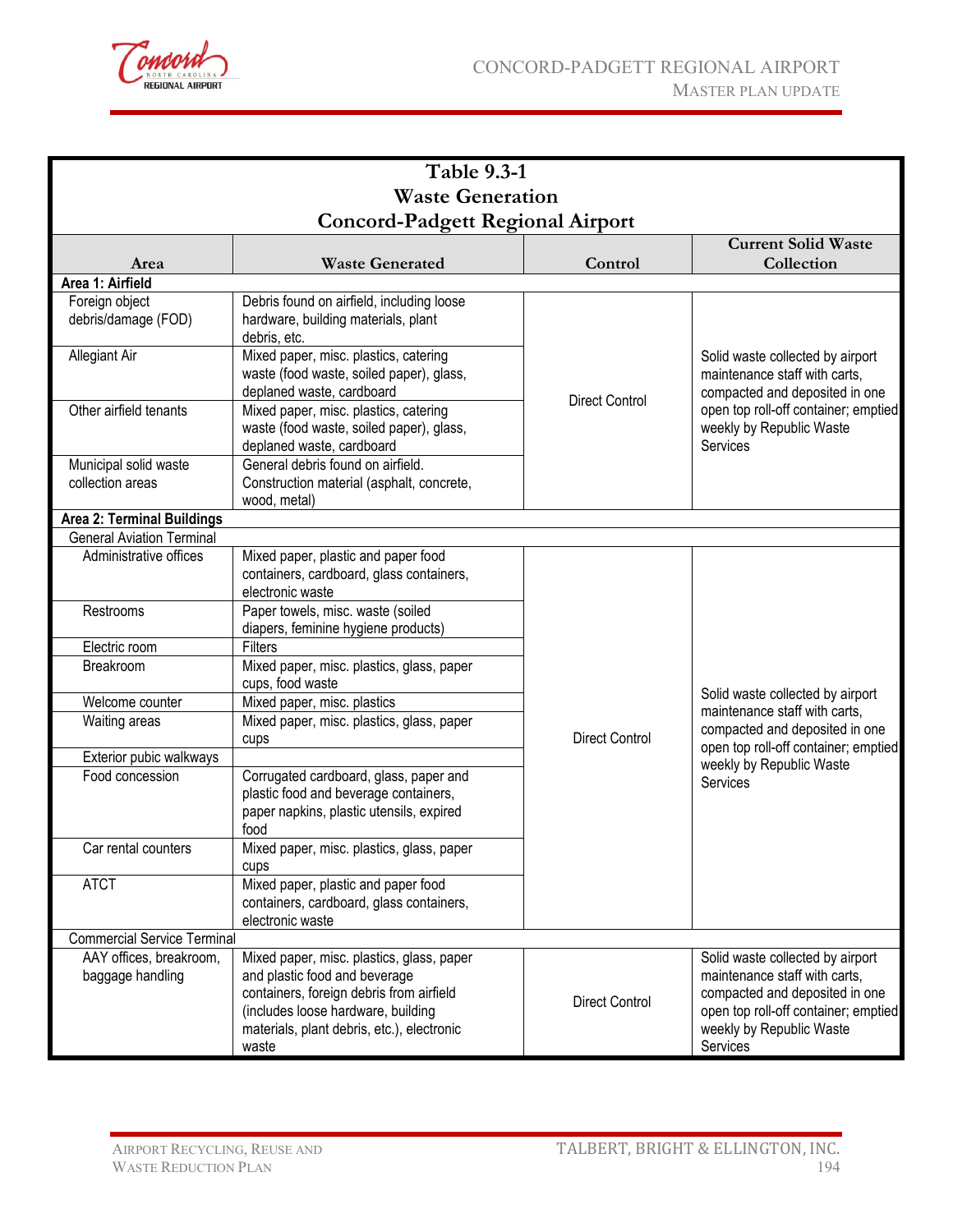

| <b>Table 9.3-1</b>                                            |                                                                                                                                     |                           |                                              |  |  |  |  |  |  |
|---------------------------------------------------------------|-------------------------------------------------------------------------------------------------------------------------------------|---------------------------|----------------------------------------------|--|--|--|--|--|--|
| <b>Waste Generation</b>                                       |                                                                                                                                     |                           |                                              |  |  |  |  |  |  |
|                                                               |                                                                                                                                     |                           |                                              |  |  |  |  |  |  |
| <b>Concord-Padgett Regional Airport</b>                       |                                                                                                                                     |                           |                                              |  |  |  |  |  |  |
|                                                               |                                                                                                                                     |                           | <b>Current Solid Waste</b>                   |  |  |  |  |  |  |
| Area                                                          | <b>Waste Generated</b>                                                                                                              | Control                   | Collection                                   |  |  |  |  |  |  |
| Restrooms                                                     | Paper towels, misc. waste (soiled<br>diapers, feminine hygiene products)                                                            |                           |                                              |  |  |  |  |  |  |
| Electric Room                                                 | Filters                                                                                                                             |                           |                                              |  |  |  |  |  |  |
| <b>Ticket counters</b>                                        | Mixed paper, misc. plastics                                                                                                         |                           |                                              |  |  |  |  |  |  |
| Waiting and ticket areas                                      | Mixed paper, misc. plastics, glass, paper                                                                                           |                           |                                              |  |  |  |  |  |  |
|                                                               | cups                                                                                                                                |                           |                                              |  |  |  |  |  |  |
| Post-security departure<br>lounge                             | Mixed paper, misc. plastics, glass, paper<br>cups, food waste                                                                       |                           |                                              |  |  |  |  |  |  |
| Security queuing area and<br>waiting area outside<br>security |                                                                                                                                     |                           |                                              |  |  |  |  |  |  |
| Baggage claim area                                            | Mixed paper, misc. plastics, glass, paper<br>cups, food waste                                                                       |                           |                                              |  |  |  |  |  |  |
| Exterior pubic walkways                                       |                                                                                                                                     |                           |                                              |  |  |  |  |  |  |
| Food concession (pre-<br>and post-security)                   | Corrugated cardboard, glass, paper and<br>plastic food and beverage containers,<br>paper napkins, plastic utensils, expired<br>food |                           |                                              |  |  |  |  |  |  |
| Car rental counters                                           | Mixed paper, misc. plastics, glass, paper<br>cups                                                                                   |                           |                                              |  |  |  |  |  |  |
| Baggage handling area                                         |                                                                                                                                     |                           |                                              |  |  |  |  |  |  |
| <b>TSA offices</b>                                            | Mixed paper, misc. plastics, confiscated<br>security items                                                                          |                           |                                              |  |  |  |  |  |  |
| Area 3: Hangars/Tenants                                       |                                                                                                                                     |                           |                                              |  |  |  |  |  |  |
| Private hangar tenants                                        |                                                                                                                                     | No direct control but may |                                              |  |  |  |  |  |  |
| Car rental sites                                              |                                                                                                                                     |                           | Independent waste collection and<br>disposal |  |  |  |  |  |  |
| Other commercial tenants                                      |                                                                                                                                     | be able to influence      |                                              |  |  |  |  |  |  |
| Source: Talbert, Bright & Ellington, Inc., September 2018.    |                                                                                                                                     |                           |                                              |  |  |  |  |  |  |

## **9.4 City of Concord Plans and Policies**

The City of Concord, which owns and operates JQF, has adopted several city-wide plans aimed at reducing the amount of solid waste that goes into the landfill. The City also has a formal sustainable procurement policy<sup>[59](#page-4-0)</sup> through which it pursues sustainable procurement so that the products and

 $\overline{a}$ 

<span id="page-4-0"></span><sup>59</sup>City of Concord Solid Waste Services Department (August 2012), "City of Concord 10-Year Comprehensive Solid Waste Management Plan Three Year Update Covering July 1, 2012 to June 30, 2022,"

<sup>&</sup>lt;https://www.concordnc.gov/Portals/0/Documents/Solid%20Waste/>, accessed October 30, 2017.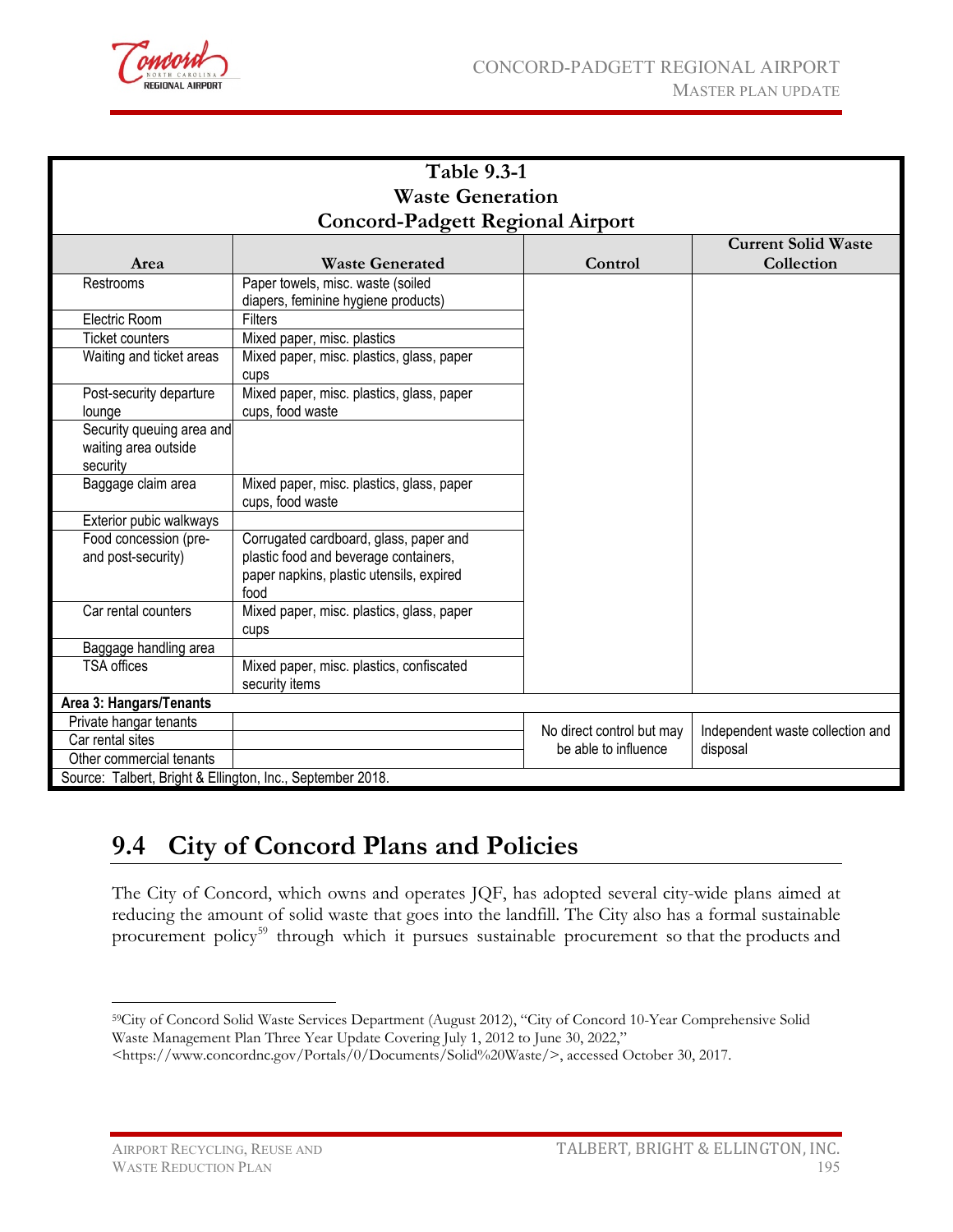

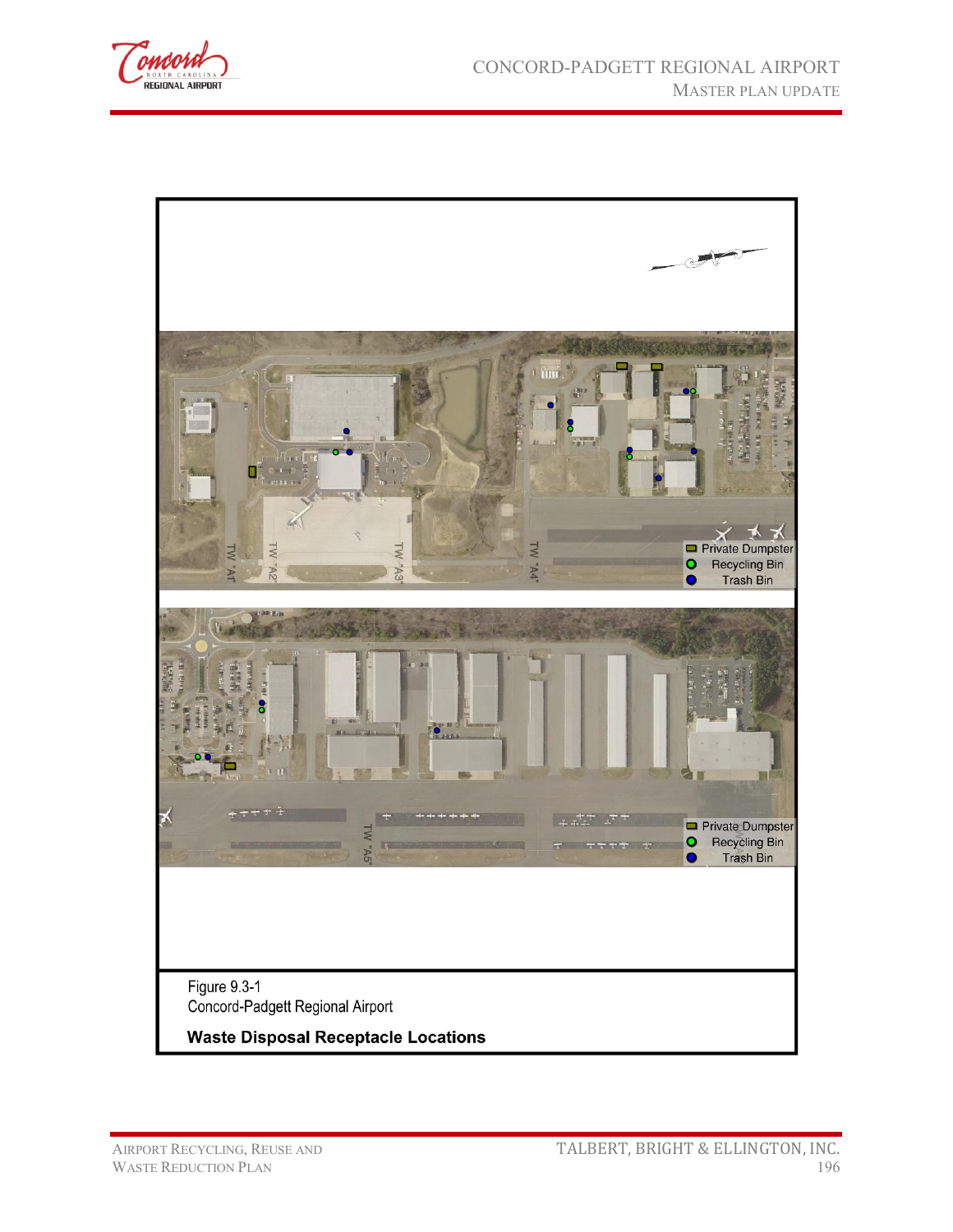

services that the City acquires and provides are as sustainable as possible with the lowest environmental and most positive social and economic impacts. Areas considered in evaluating potential procurement include:

- Maximized recycling
- Absence of hazardous chemicals
- Minimized energy consumption
- Solid waste reduction
- Air quality enhancement
- Water conservation
- Disposal management
- Maximizing product useful life
- Minimized packaging
- Biodegradability

### **9.4.1 Code of Ordinances, Chapter 46 – Solid Waste**[60](#page-6-0)

Chapter 46 outlines the definitions that apply to the accumulation, disposal, collection, and recycling of waste. The chapter governs the enforcement of the requirements for the proper and safe management of wastes generated within the city limits of Concord. Article II of the chapter outlines the services that are provided by the City of Concord, pre‐collection standards, prohibited materials, carts and containers, collection practices, maintenance, and schedules. For businesses, commercial enterprises, and industrial operations, the collection of cardboard and paper is provided for the purposes of recycling. Cart-type collection is available for commercial and industrial locations where bulk containers are unable to be housed. Loose‐leaf collection is also available. Rules governing the placement of refuse and recyclables and other wastes are indicated within the chapter. It addresses dangerous items, spilled materials, bulky items, metals, tires, e-waste, construction debris, and the like for appropriate collection or prohibited items. Locations are described for the appropriate placement of all waste types are described, and the necessary scheduling of certain bulky items is indicated. Special conditions, charges, and requests may be allowed under certain circumstances.

<span id="page-6-0"></span> $\overline{a}$ 60City of Concord (August 7, 2017), "Code of Ordinances City of Concord, North Carolina, Supplement 42," <https://library.municode.com/nc/concord/codes/code\_of\_ordinances>, accessed October 30, 2017.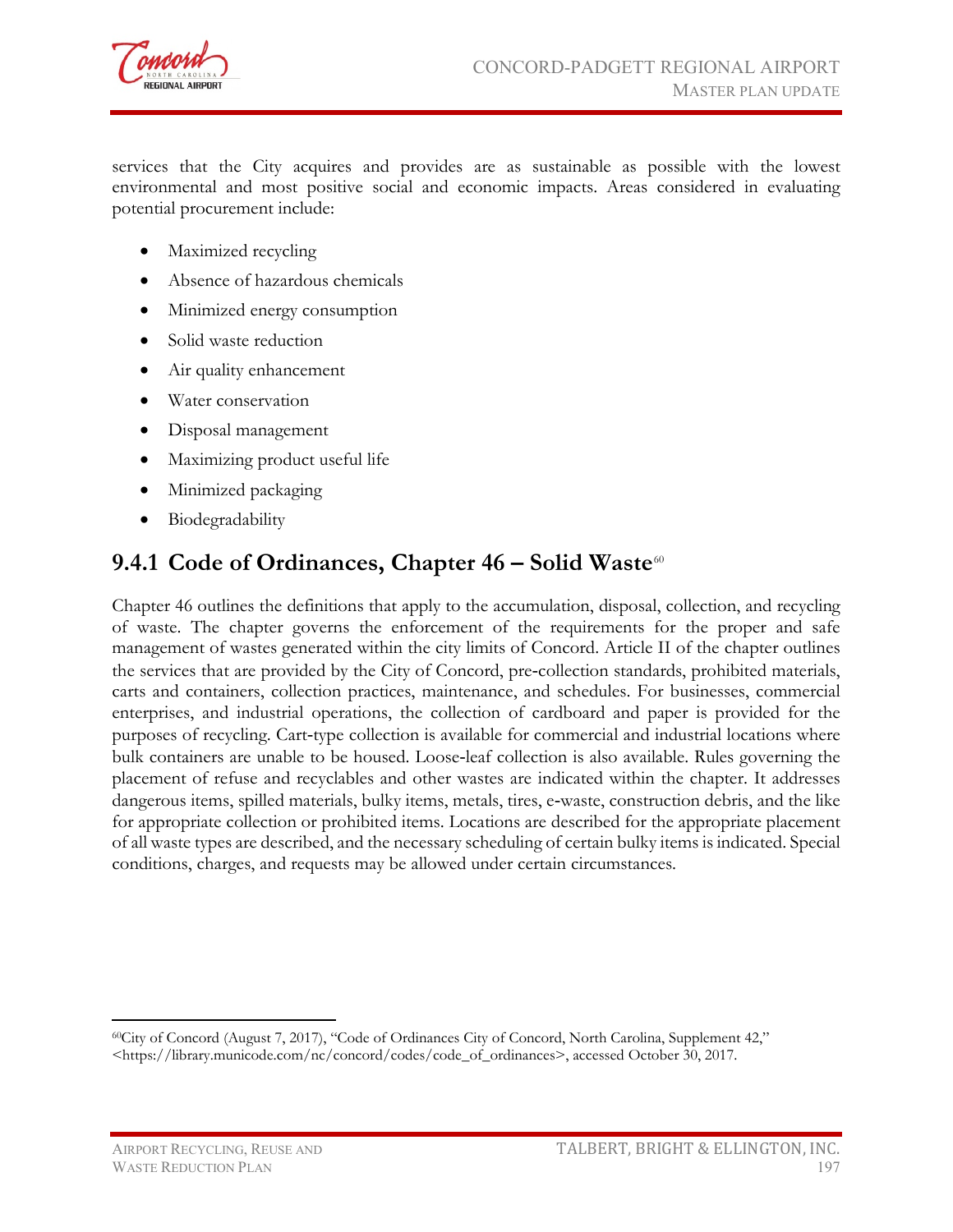

### **9.4.2 Comprehensive Solid Waste Management Plan**[61](#page-7-0)

Commercial, industrial, and institutional customers (CII) must contract with a private hauler for waste disposal. The CII sector is required to contract in the private sector for disposal or recycling of construction and demolition (C&D) waste generated by their activities. Disposal of C&D from Cabarrus County was received at permitted facilities.

### 9.4.3 Debris Management Plan<sup>[62](#page-7-1)</sup>

The City of Concord's Debris Management Plan (DMP) identifies the actions required to plan for and respond to a natural debris-generating event. The DMP is designed to identify departments and activities that are involved in debris operations to ensure a coordinated response. The purpose of the plan is to:

- provide organizational structure, guidance, and standardized procedures for the removal and disposal of disaster-related debris
- establish the most efficient and cost-effective methods to resolve disaster debris and removal
- expedite debris response efforts
- mitigate the threat to the health, safety, and welfare of City residents
- coordinate partnering relationships through pre-planning and communications
- to implement and coordinate private sector debris removal and disposal contracts to maximize cleanup efficiency.

JQF is considered a third priority in the debris clearing and collection strategy.

## **9.5 Overview of Airport Recycling, Reuse and Waste Management**

Airports throughout the United States are "greening" their operations. Both the FAA and the US Congress have directed airports to develop reuse, recycling, and waste management programs. Airports, government agencies, and private companies have seen financial, as well as environmental benefits fromadopting environmentally sustainable practices, including recycling, reuse, andwastemanagement

<span id="page-7-0"></span> $\overline{a}$ 61City of Concord Solid Waste Services Department (August 2012), "City of Concord 10-Year Comprehensive Solid Waste Management Plan Three Year Update Covering July 1, 2012 to June 30, 2022,"

<sup>&</sup>lt;https://www.concordnc.gov/Portals/0/Documents/Solid%20Waste/>, accessed October 30, 2017.

<span id="page-7-1"></span><sup>&</sup>lt;sup>62</sup>City of Concord Solid Waste Services Department (April 14, 2011), "Debris Management Plan,"

<sup>&</sup>lt;https://www.concordnc.gov/Portals/0/Documents/Solid%20Waste/>, accessed October 30, 2017.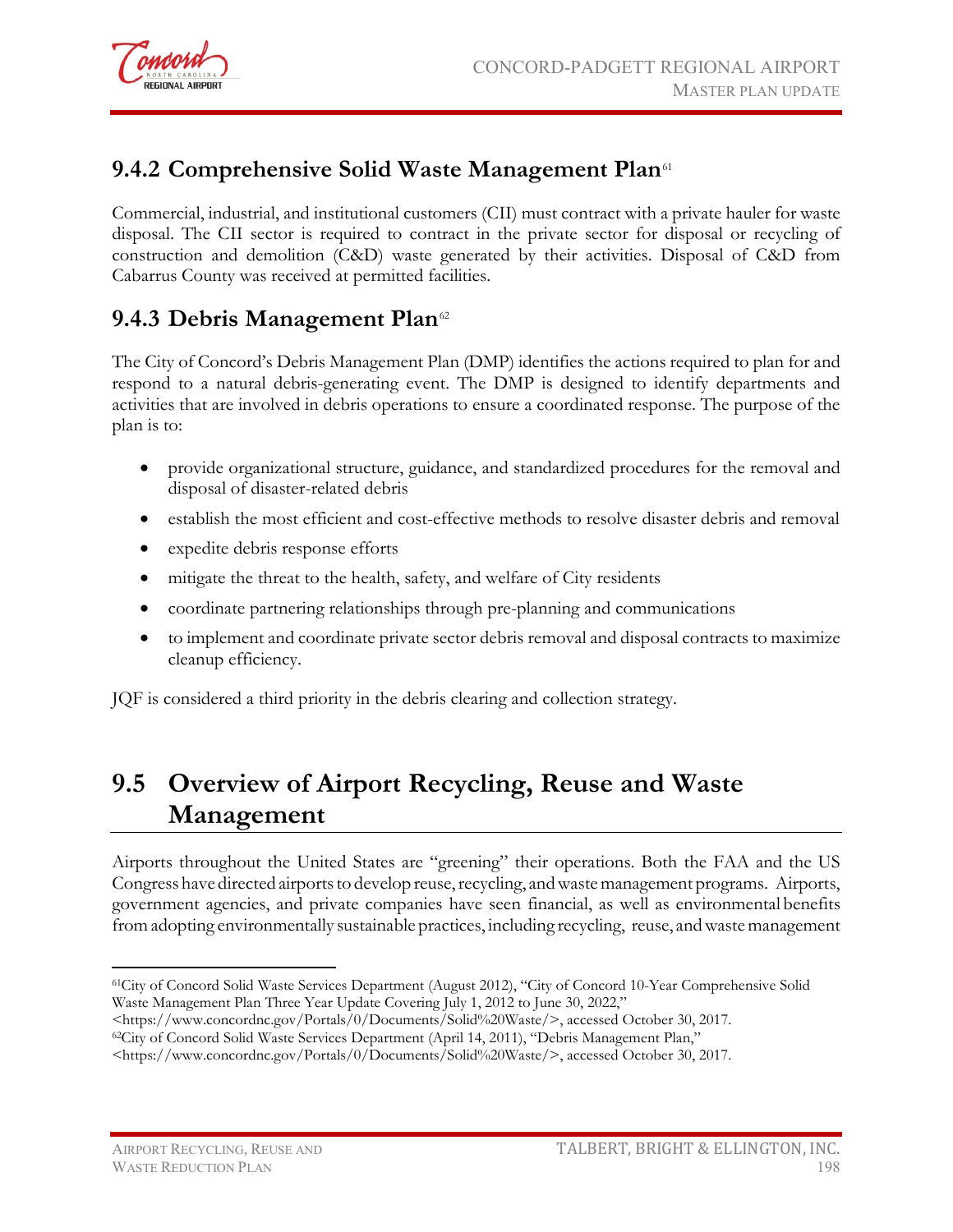

programs.In response, airports have installed solar panels and energy efficient light fixtures, use lowemission vehicles in their fleets, constructed Leadership in Energy and Environmental Design (LEED) certified buildings, and changed their waste management programs.

As one agency within a larger government entity (county, municipality, state), airports typically use the recycling, reuse, and waste management programs that are in place throughout the larger government entity, as is the case at JQF. A number of commercial service and general aviation airports have adopted their own individual reuse, recycling, and waste management programs, in part because of their financial benefits, andalsobecausethey reducewasteandenergyusage.

USEPA published a guide<sup>[63](#page-8-0)</sup> to help airport managers who want to create a more environmentallyfriendly waste operation. The USEPA hierarchy of waste management prioritizes as follows: source reduction, reuse, recycling, and disposal in landfills. However, the USEPA's guide focuses on recycling as a first step for airports to take for their waste issues. The following examples are from the USEPA guide to assist JQF.

### **9.5.1 Ten Steps to Establishing an Airport Recycling Program**

- 1. Obtain commitment from upper management
- 2. Organize a green team
- 3. Identify types and sources of waste
- 4. Assess current waste collection contracts
- 5. Develop a plan
- 6. Educate staff and customers
- 7. Monitor and refine the plan
- 8. Measure performance
- 9. Promote successes
- 10. Expand the program

### **9.5.2 Special Considerations for Airports**

#### **9.5.2.1 Airport Security**

The first priority is to ensure that program elements are consistent with security requirements. Including a recycling element in the waste management plan may require additional personnel in

 $\overline{a}$ 

<span id="page-8-0"></span><sup>63</sup>U.S. Environmental Protection Agency (April 2009), "Developing and Implementing an Airport Recycling Program," <https://archive.epa.gov/wastes/conserve/tools/rogo/web/pdf/airport-recycling-guide.pdf>, accessed September 21, 2018.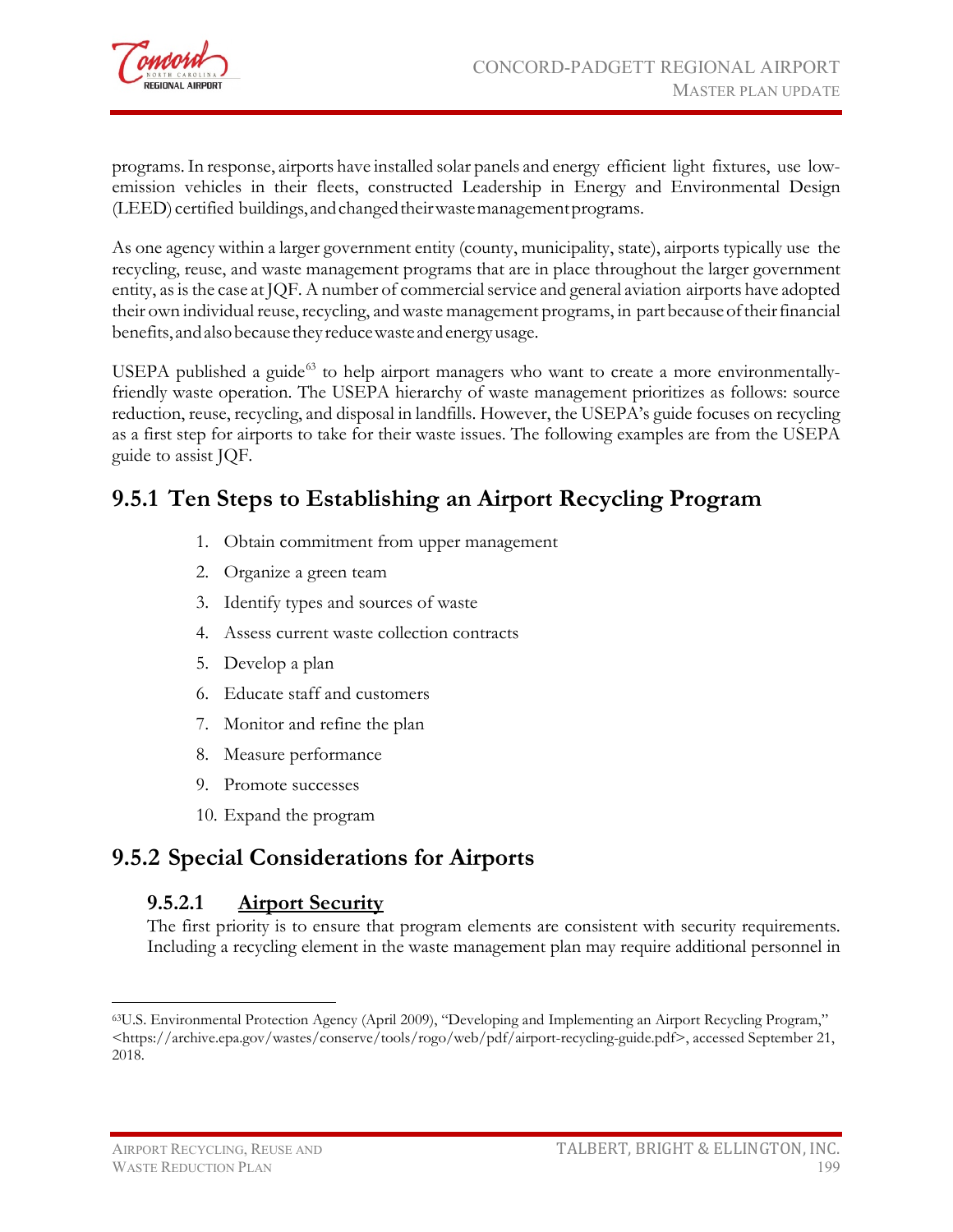

secure areas of the airport and on the airfield. Bins may need to be additionally secured and inspected. Bombproof receptacles may be required outside secure areas.

#### **9.5.2.2 Facility Space Constraints**

Airports have unique space considerations. Gates areas, tenant space, and concessionaires often do not have large amounts of additional space for bins, and staging areas are limited. The airfield generally has space constraints as well, leaving little area for additional bins. On the airfield, airports need to be aware of concerns recycling bins may raise such as FOD, animal attractants, and stormwater contamination. However, a successful recycling program will reduce the amount of trash generated and the number of containers to store trash. This space can be used for recyclable materials.

#### **9.5.2.3 Time**

When airlines become involved with the recycling program, time is a primary concern. Airline staff or cleaning service providers have limited time to clean an aircraft before it is scheduled for another departure. A program with easily accessible collection receptacles (dumpsters, compactors, etc.) and clear instructions make it easier for airlines to actively participate in recycling.

#### **9.5.2.4 Working with Tenants**

Establishing and maintaining consistent recycling practices and educating airport tenants (food/beverage, concessions, airlines and others) are key components of an airport's recycling program. Educational material that is readily available for easy distribution to all new employees allows tenants to stay involved.

### **9.5.3 Waste Assessment Approaches**

In order to develop a recycling plan, JQF must understand what waste is generated and collected by performing a waste assessment. A waste assessment provides qualitative and quantitative data. It also provides a baseline to measure progress in the future (Table 9.5.3-1, page 200).

### **9.5.4 Common Recyclable Materials Found at Airports**

Table 9.5.4-1 (page 201) illustrates the common recyclable materials found at airports.

## **9.6 Conclusion**

JQF has a basic recycling program in place; however, the Airport could implement basic proceduresto improve their program and reduce the amount ofsolid waste they generate through coordination with City of Concord Solid Waste Services Department.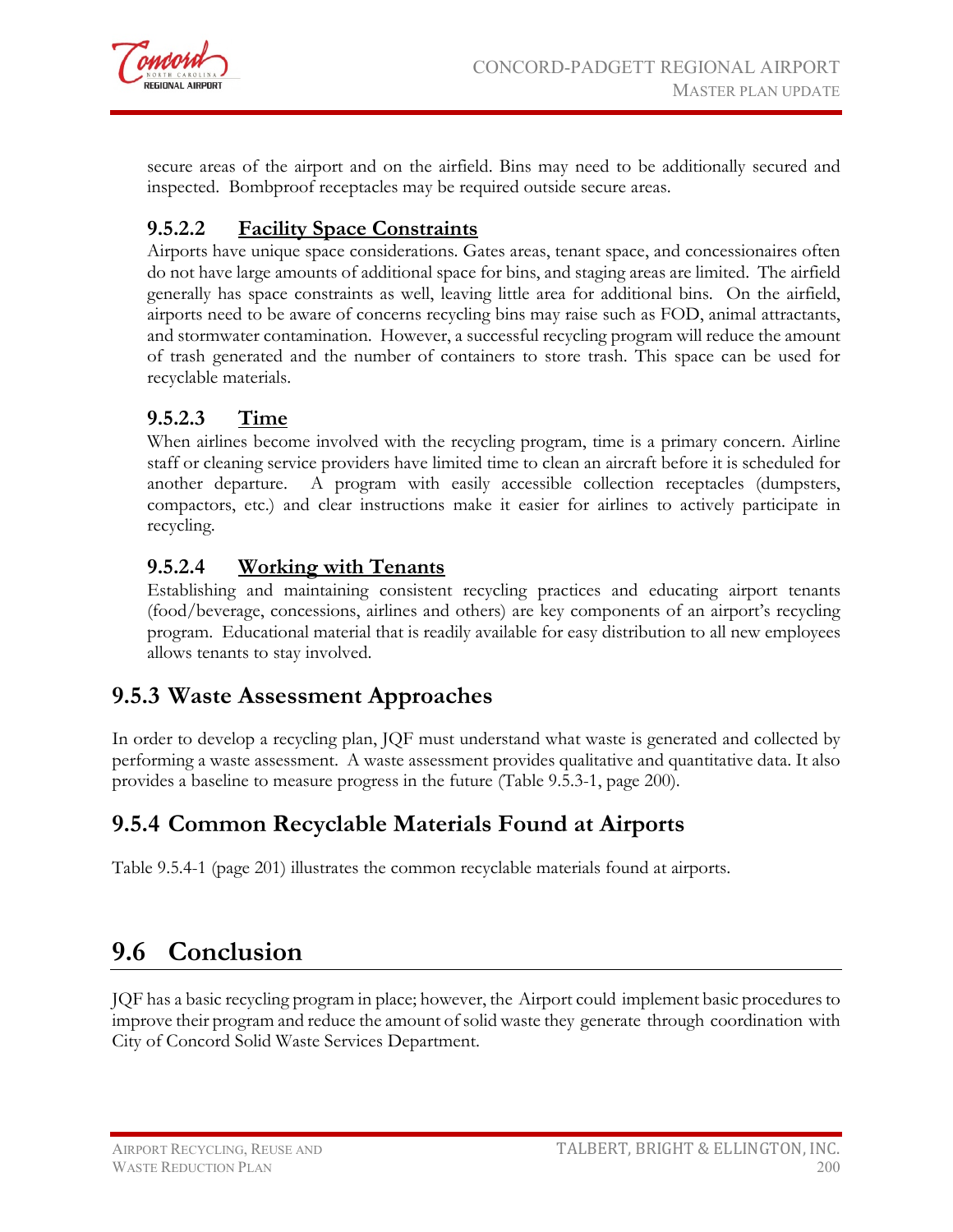

| Table 9.5.3-1                                                                                                                                                                                                                                                                                                                                        |                                                                                                                                                                                                                                                                             |  |  |  |  |  |  |
|------------------------------------------------------------------------------------------------------------------------------------------------------------------------------------------------------------------------------------------------------------------------------------------------------------------------------------------------------|-----------------------------------------------------------------------------------------------------------------------------------------------------------------------------------------------------------------------------------------------------------------------------|--|--|--|--|--|--|
| <b>Waste Assessment Approaches</b>                                                                                                                                                                                                                                                                                                                   |                                                                                                                                                                                                                                                                             |  |  |  |  |  |  |
| <b>Concord-Padgett Regional Airport</b>                                                                                                                                                                                                                                                                                                              |                                                                                                                                                                                                                                                                             |  |  |  |  |  |  |
| Limitations<br><b>Strengths</b>                                                                                                                                                                                                                                                                                                                      |                                                                                                                                                                                                                                                                             |  |  |  |  |  |  |
| <b>Records Examination</b>                                                                                                                                                                                                                                                                                                                           |                                                                                                                                                                                                                                                                             |  |  |  |  |  |  |
| Provides weights and volumes of waste<br>Tracks major potential waste from the point<br>Identifies the expensive or valuable<br>Documents financial benefits of reuse and recycling<br>including total revenues and avoided disposal costs<br>Requires the least time and effort<br>Establishes baseline for metrics                                 | Lack of quantitative data for specific generated waste<br>$\bullet$<br>components<br>Does not provide qualitative data on how of origin or<br>why wastes are generated<br>Substantial effort necessary to collect and<br>components of an organization's waste analyze data |  |  |  |  |  |  |
| <b>Facility Walk-Through</b>                                                                                                                                                                                                                                                                                                                         |                                                                                                                                                                                                                                                                             |  |  |  |  |  |  |
| Requires less time and effort than waste sorts<br>Allows first-hand examination of facility operations<br>Provides qualitative information about major waste<br>components and waste-generating processes<br>Reveals waste reduction activities<br>Develops appreciation of logistics and obstacles<br>tenants encounter in their efforts to recycle | Limited identification of wastes generated<br>$\bullet$<br>Multiple attempts may be necessary for<br>comprehensive evaluation<br>Relies on estimates of waste generation                                                                                                    |  |  |  |  |  |  |
| <b>Waste Sort</b>                                                                                                                                                                                                                                                                                                                                    |                                                                                                                                                                                                                                                                             |  |  |  |  |  |  |
| Provides quantitative data on total waste<br>Allows problem solving and design of recycling<br>program to be site specific                                                                                                                                                                                                                           | Requires more time and effort than other generation<br>and specific waste components approaches<br>Multiple attempts may be necessary for<br>comprehensive evaluation<br>Does not provide qualitative data on how or why<br>wastes are generated                            |  |  |  |  |  |  |
| Source: USEPA (November 1993), "Business Guide for Reducing Solid Waste,"<br><https: 10000me4.pdf?dockey="10000ME4.PDF" exe="" nepis.epa.gov="" zypdf.cgi="">, accessed September 21, 2018</https:>                                                                                                                                                  |                                                                                                                                                                                                                                                                             |  |  |  |  |  |  |